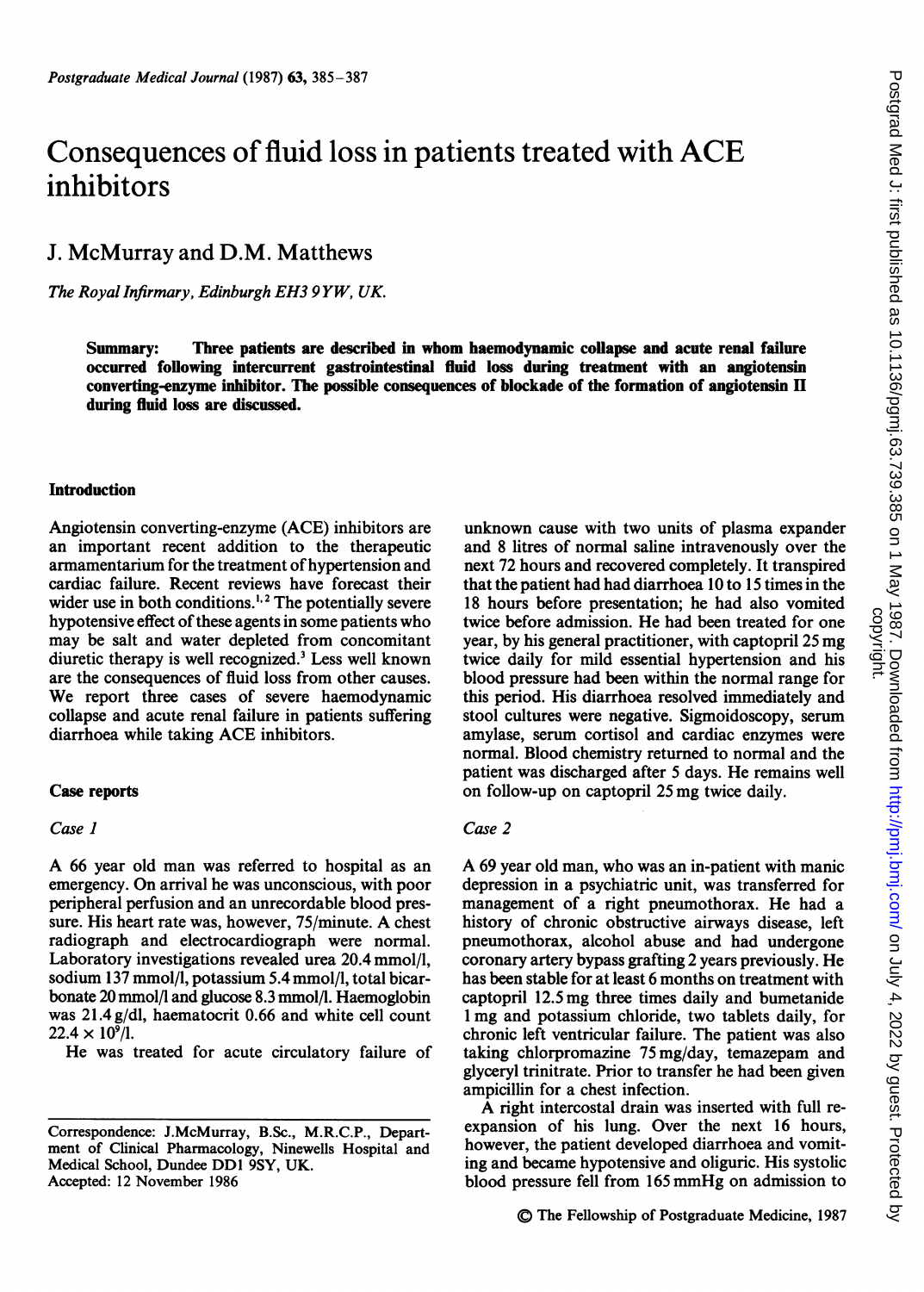70 mmHg. The chest radiograph and electrocardiograph were unchanged. All the patients medications were withheld and, over the next 72 hours, he required 2 units of whole blood, 2 units of plasma and 12 litres of crystalloid to restore extracellular fluid volume and urine output. The patient recovered completely, the blood urea and creatinine falling from 35.1 mmol/l and  $427 \mu$ mol/l to 5.7 mmol/l and 141  $\mu$ mol/l respectively. No organisms were isolated from stool or blood cultures. A barium enema was normal and a barium meal showed duodenal and jejunal diverticulosis. The diagnosis was felt to be antibiotic-associated colitis. The patient was transferred back to the referring unit.

# Case 3

A <sup>58</sup> year old man was admitted because of nausea, fatigue and postural dizziness. He was known to have longstanding left ventricular dysfunction following mitral valve replacement for rheumatic heart disease. His condition had been stable for two months on treatment with enalapril 20 mg and bumetanide <sup>15</sup> mg daily and his weight had remained steady over this period. For one week before admission he had three to four episodes of diarrhoea daily.

On examination the patient was poorly perfused and had atrial fibrillation and pulse of 56/minute. The venous pressure was low and the blood pressure was 80/50 mmHg compared to 120/80 mmHg at discharge from a recent admission for introduction of enalapril. A chest radiograph showed cardiomegaly and clear lung fields.

This patient was also felt to be hypovolaemic as a result of gastrointestinal fluid loss aggravated by concurrent treatment with an ACE inhibitor and diuretic. These drugs were withdrawn and 8 litres of intravenous saline administered over the next 72 hours. The patient, however, remained hypotensive and oliguric and his urea and creatinine rose from 35.5 mmol/l and  $452 \mu$ mol/l on admission to 41.6 mmol/l and  $637 \mu$ mol/l respectively. A diuresis ensued after some days, in keeping with the diagnosis of acute tubular necrosis. The cause of this patient's diarrhoea was not established but it did not recur. Enalapril, and subsequently a diuretic, were cautiously restarted and the patient was finally discharged three weeks after admission on his original medication with a urea of 5.1 mmol/l and creatinine of  $117 \mu$ mol/l. He remains well on follow-up with normal blood chemistry.

### **Discussion**

In these three patients taking ACE inhibitors, unexpected salt and water loss, in the form of diarrhoea and vomiting, resulted in life-threatening hypovolaemia, by<br>
womiting, resulted in life-threatening hypovolaemia,<br>
hypotension and renal impairment. The severity in  $\leq$ <br>
each case was almost certainly due, in part, to the a<br>
ability of these drugs to interfere with all the imp each case was almost certainly due, in part, to the ability of these drugs to interfere with all the important homeostatic responses to such extracellular fluid volume loss.4 Arterial tone, and thus maintenance of blood pressure, depends, partly, on the direct vasoconstrictor action of angiotensin II.<sup>4,5</sup>

Autoregulation of intra-renal blood flow, and  $\frac{3}{2}$ therefore glomerular filtration, also depends on angiotensin II.<sup>2,6,7</sup> These actions are particularly important during sodium loss.<sup>4,5</sup> Two of our patients  $\vec{\odot}$ had cardiac failure which in itself causes reduced renal blood flow. In such patients significant hypovolaemia might more quickly produce a critical reduction in renal perfusion and glomerular filtration in the absence of angiotensin II.<sup>8</sup> These two patients were  $\overline{\omega}$ <br>also 'primed' by prior diuratic treatment making them  $\omega$ also 'primed' by prior diuretic treatment, making them less resistant to additional sodium loss. In the third patient these considerations would not seem to apply and it would appear that, even in patients with adequate circulatory reserve, blood pressure and renal  $\subseteq$ perfusion cannot be maintained in the face of fluid loss  $\overline{\phantom{a}}$ without angiotensin II. Because of concurrent treatment with an ACE inhibitor none of these angiotensin  $\frac{D}{C}$ II-dependent adaptations to fluid loss could, of  $\frac{1}{\infty}$  course occur. Furthermore enhancement of proximal  $\infty$ course, occur. Furthermore, enhancement of proximal tubular sodium reabsorption by angiotension II and stimulation of aldosterone secretion would also have been blocked by these drugs.<sup>4</sup> Thus two further compensatory responses were certainly attenuated in our patients. Finally, both captopril and enalapril are, to a large extent, renally excreted and renal impairment will result in a vicious cycle further exaggerating  $\vec{5}$ these effects.<sup>9,10</sup> There may be other important, though less well understood, actions of these drugs directly, or indirectly, on the antidiuretic hormone and autonomic-catecholamine responses to the fluid loss.4 copyright.

It is therefore not surprising that an insult such as diarrhoea and vomiting can cause such a profound haemodynamic upset in the presence of pharmacological ACE inhibition, especially in patients with diminished circulatory reserve, as in two of these three cases. This danger, however, does not appear to be well recognized and needs to be stressed. This problem must be anticipated as prompt measures to discontinue these drugs and institute immediate and prevent a potentially very serious outcome.

#### Acknowledgements

adequate salt and water replacement are necessary to We would like to thank Dr R.F. Robertson and Dr D. de Bono for permission to report details of patients under their care. All three cases have been reported to the Committee on Safety of Medicines.